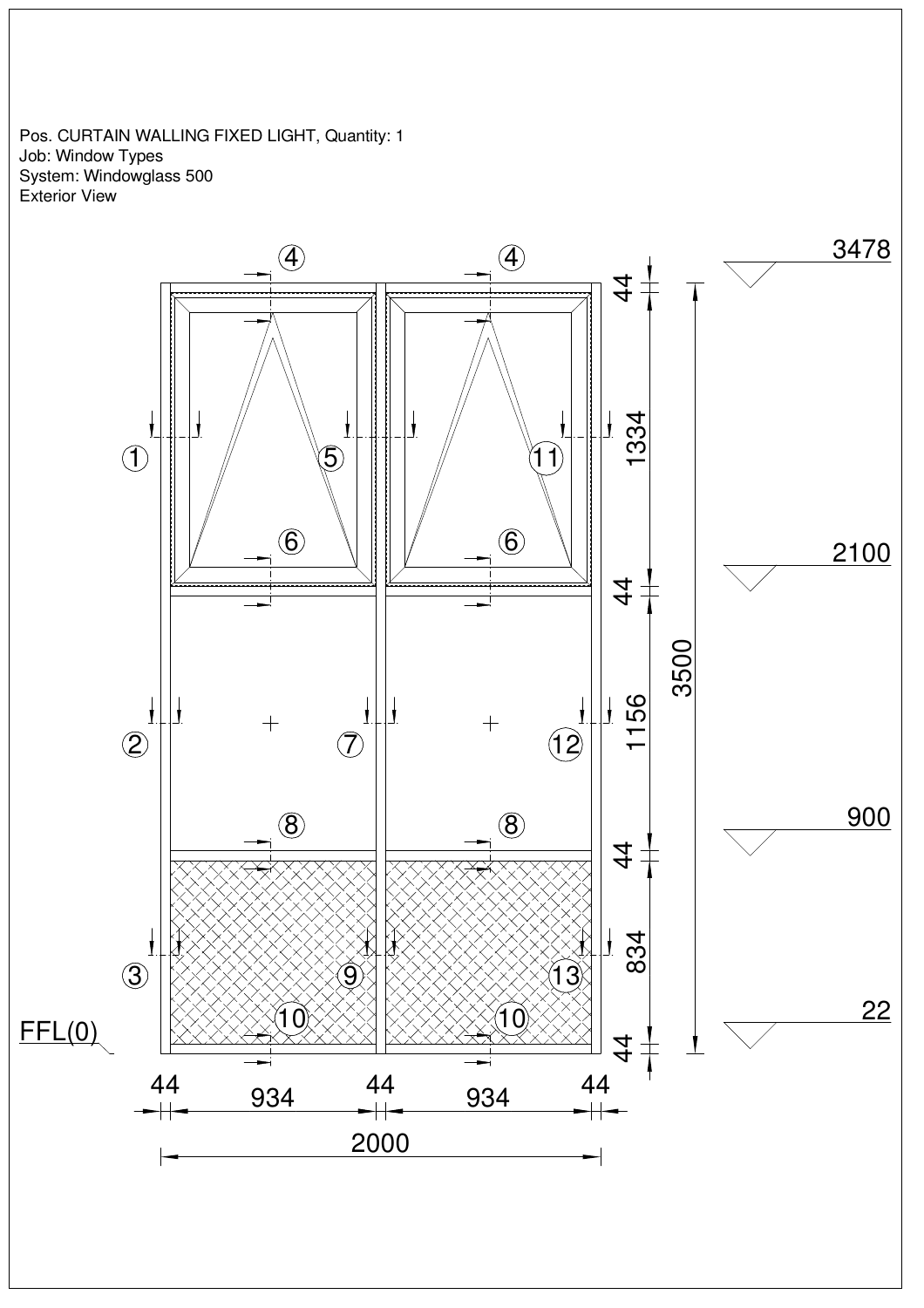

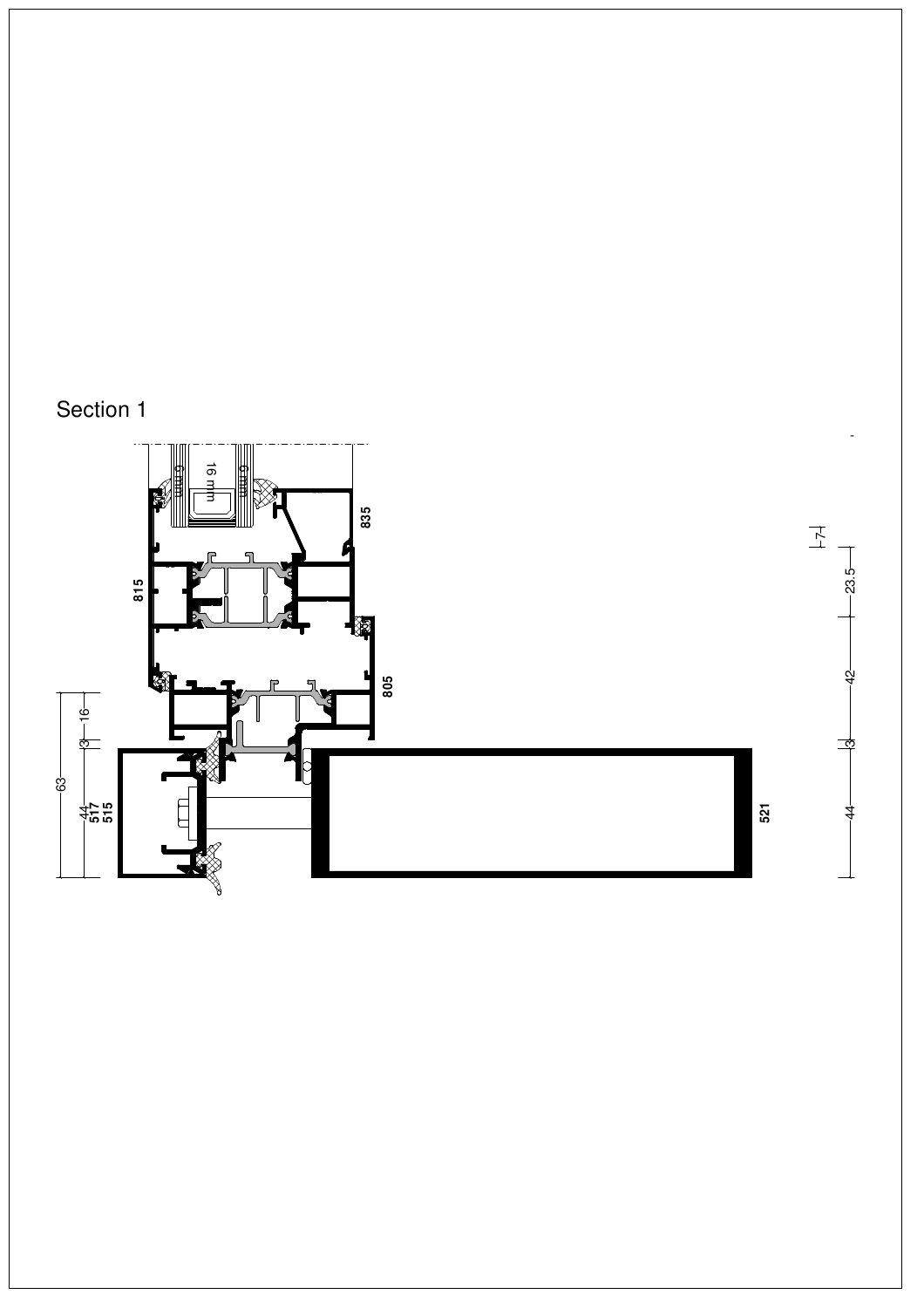

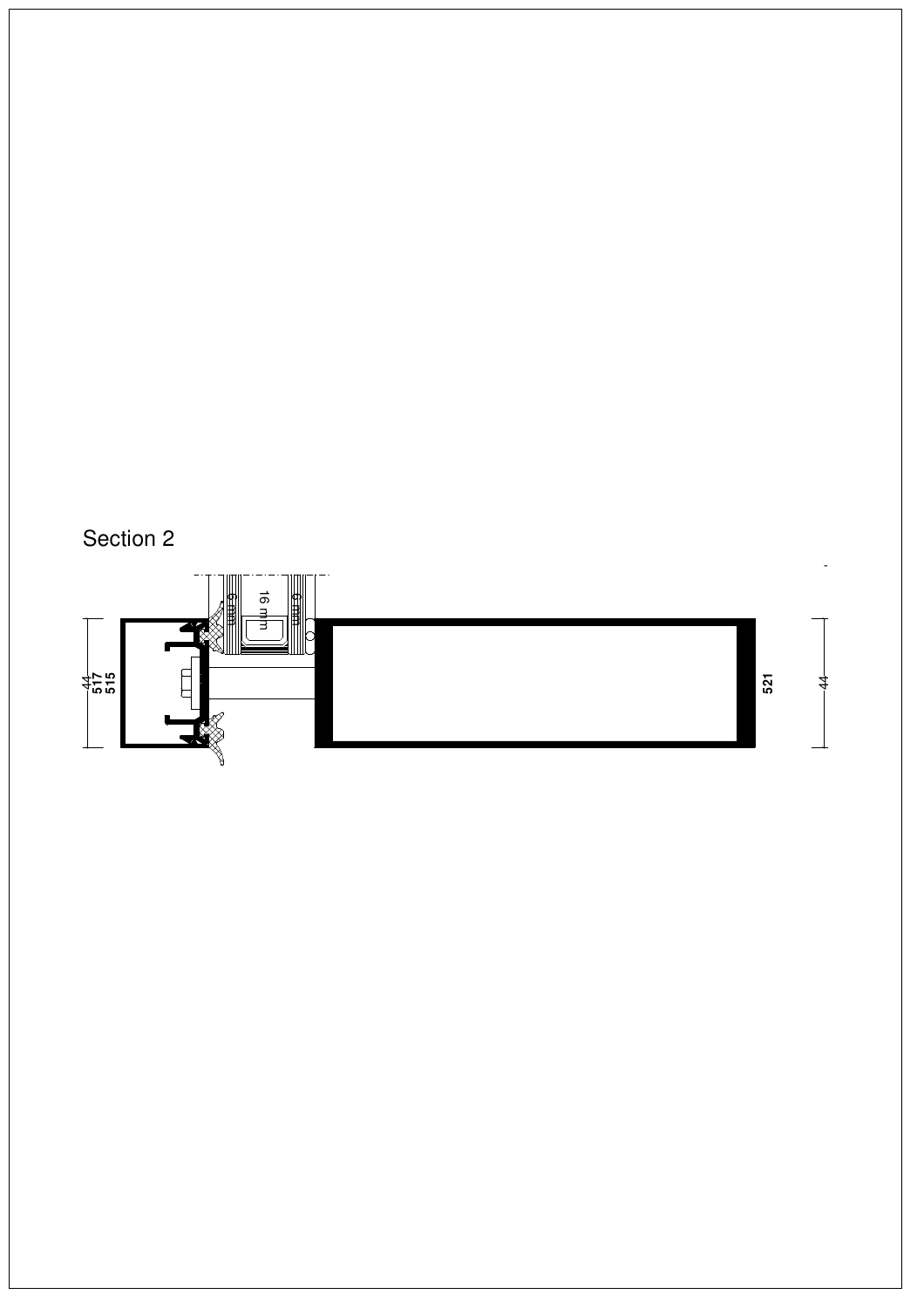

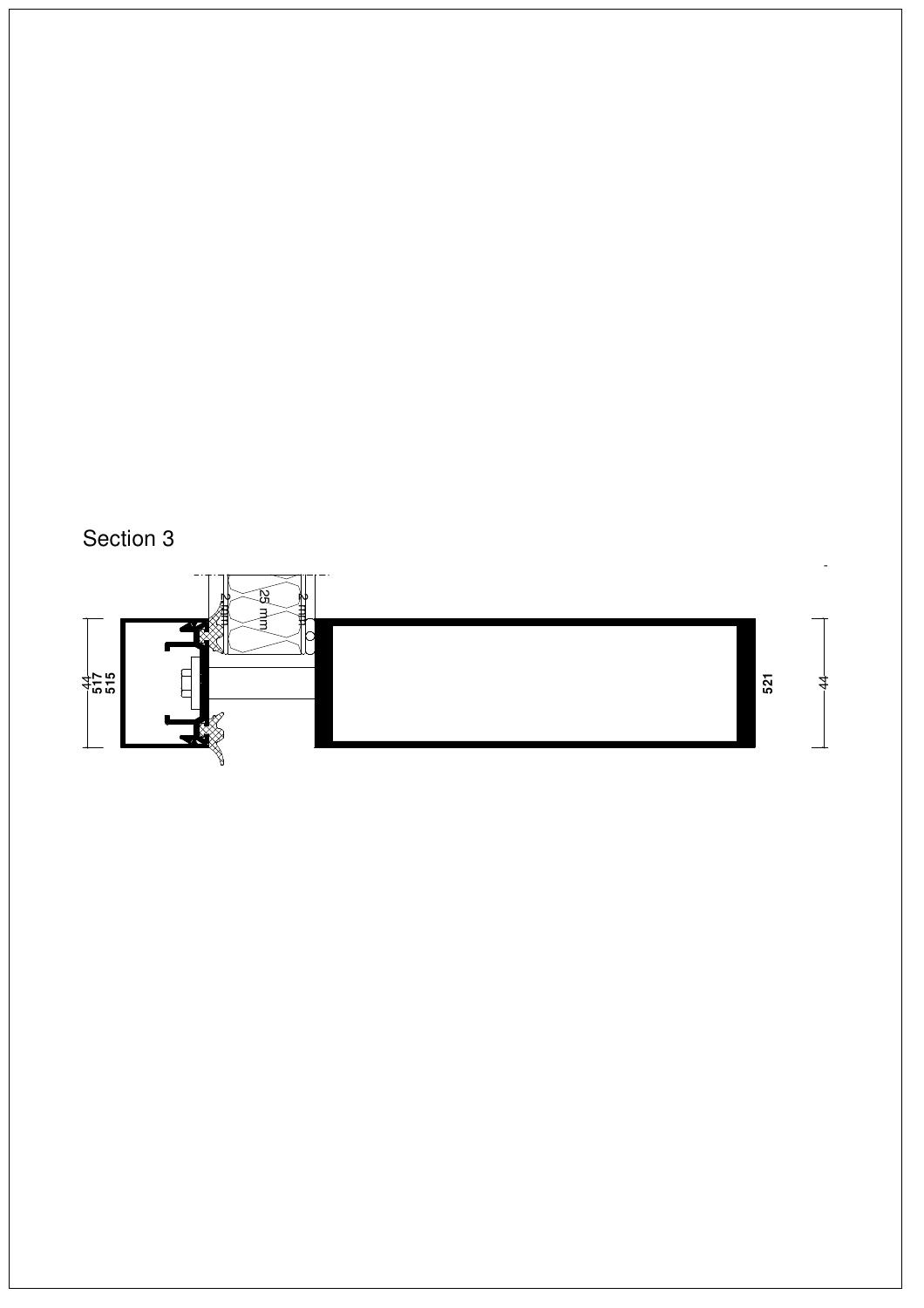

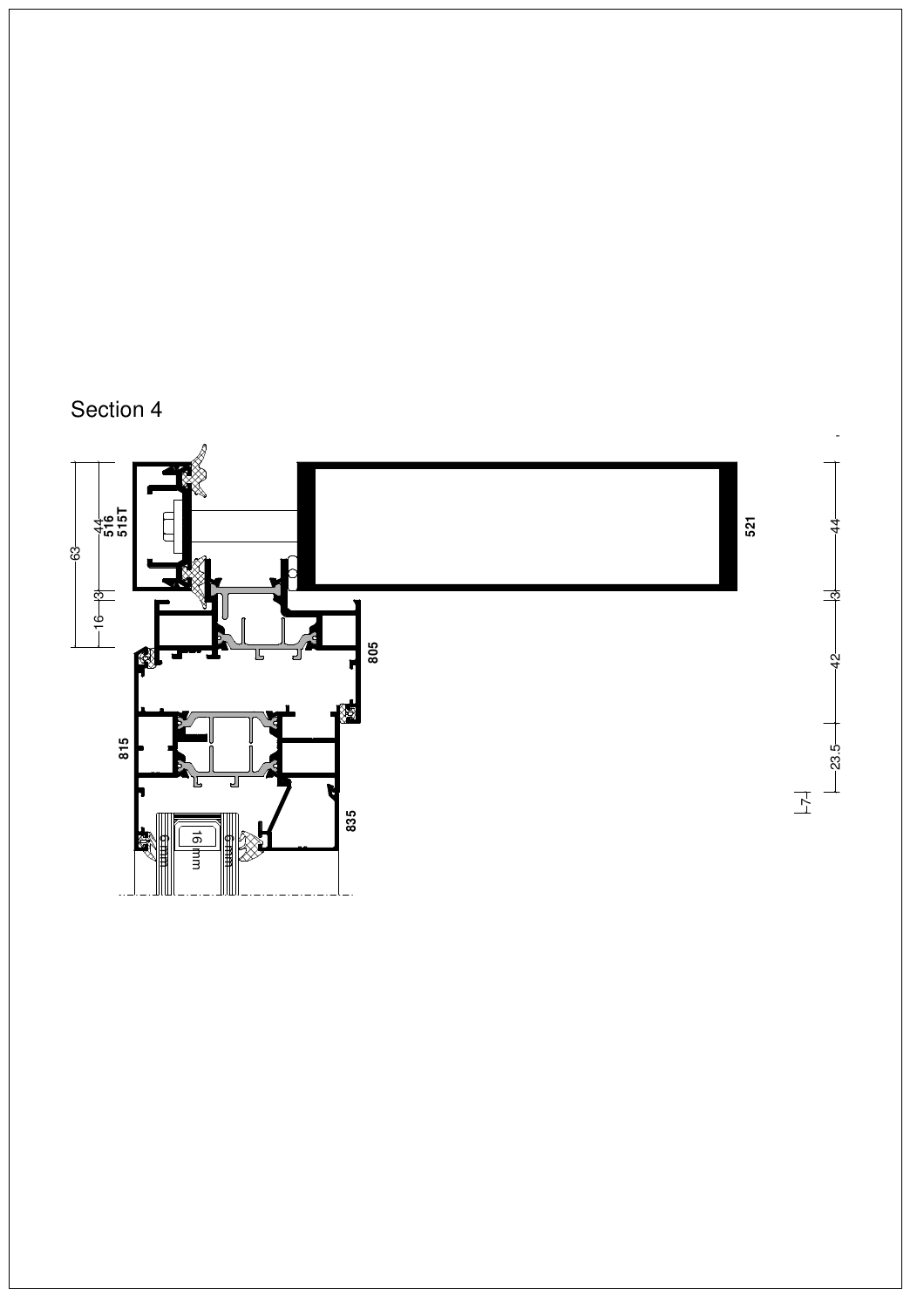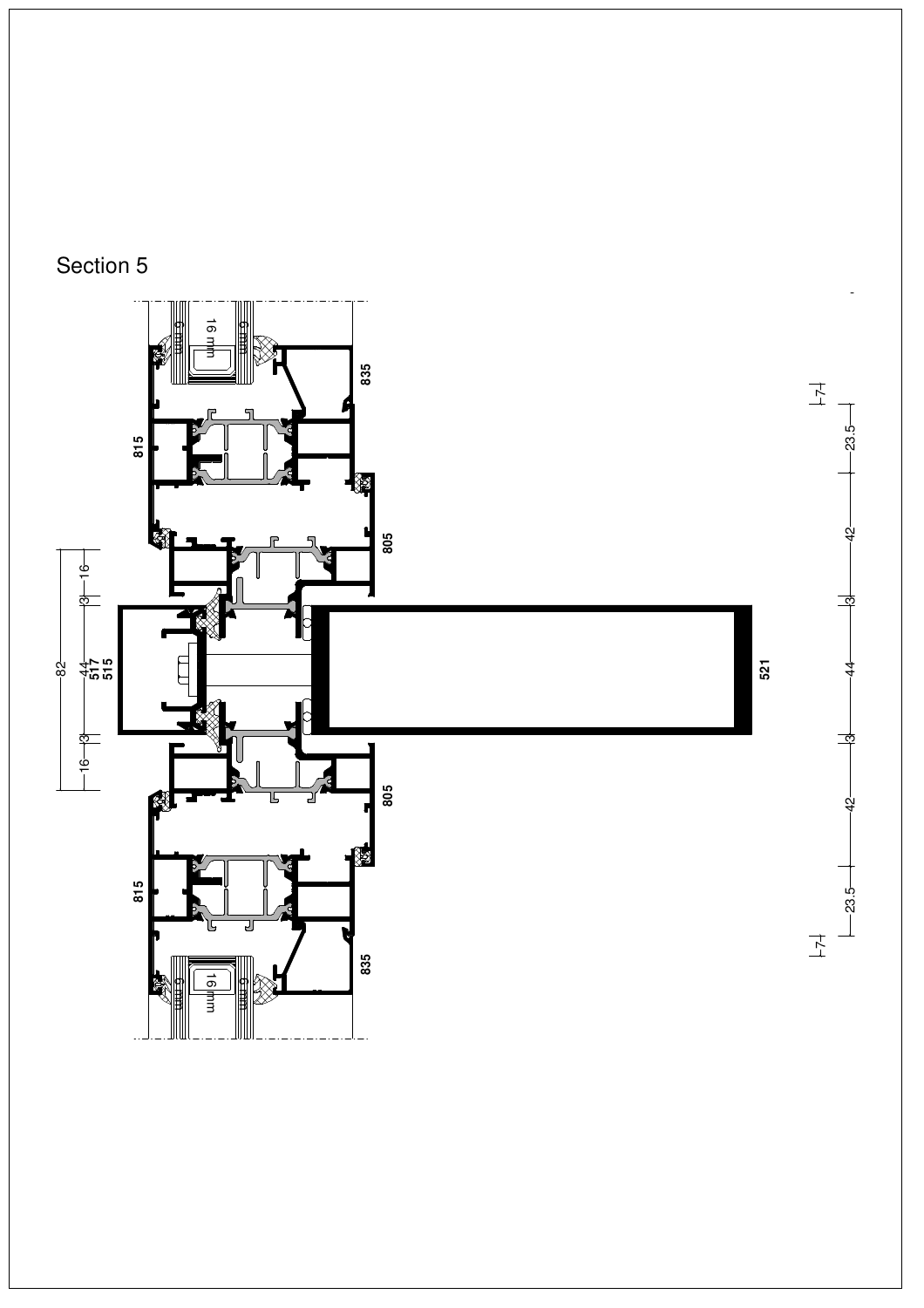

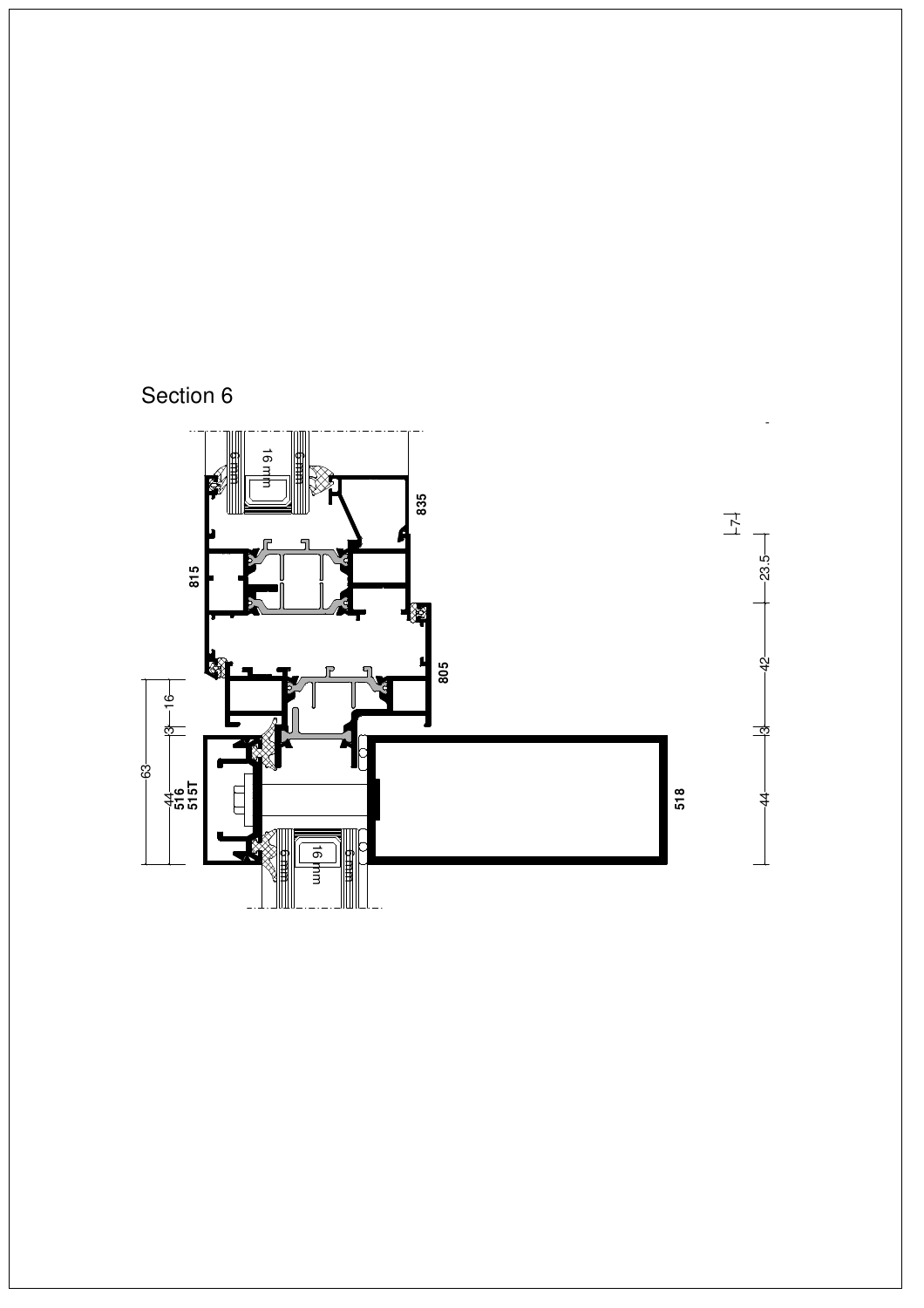



4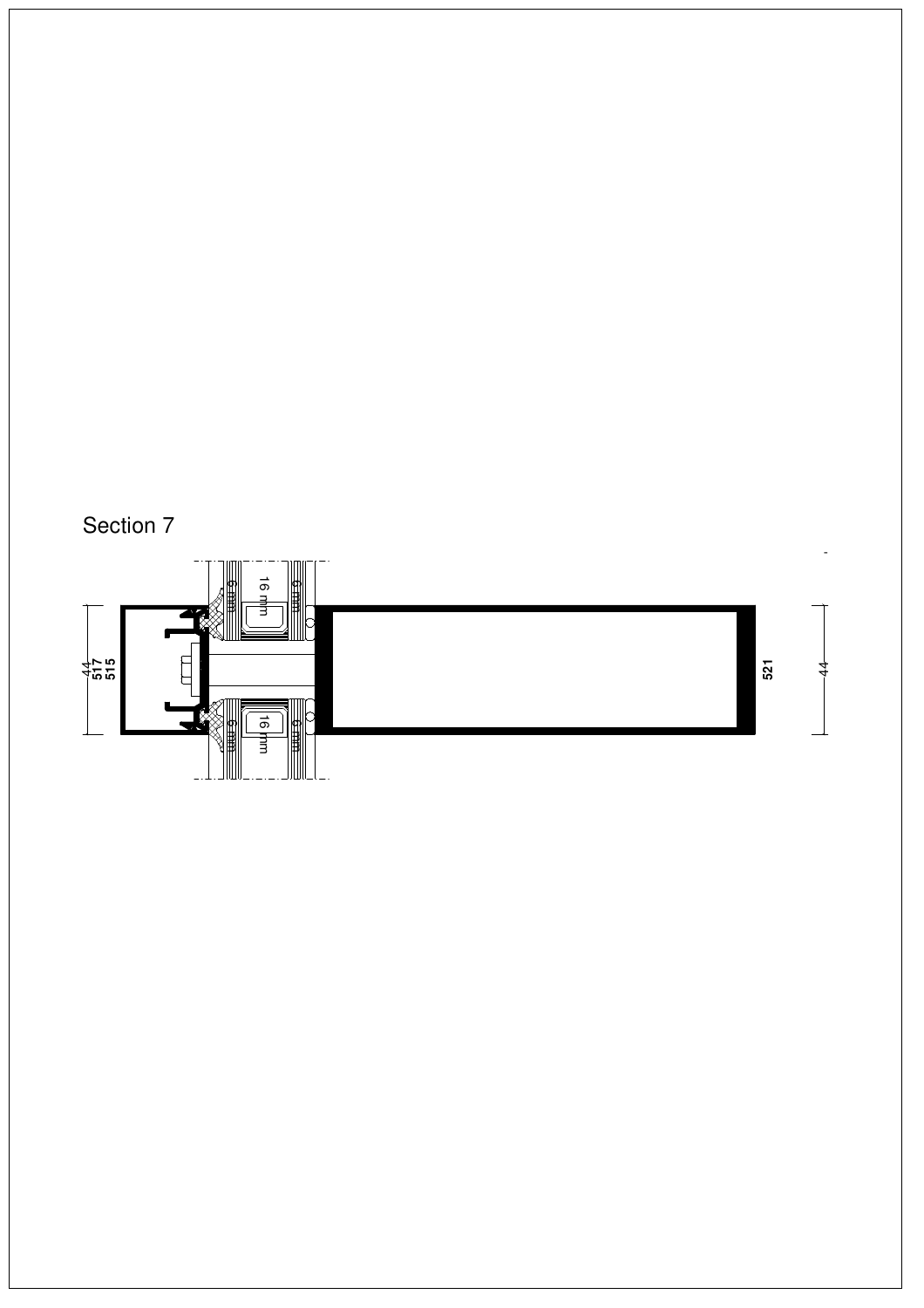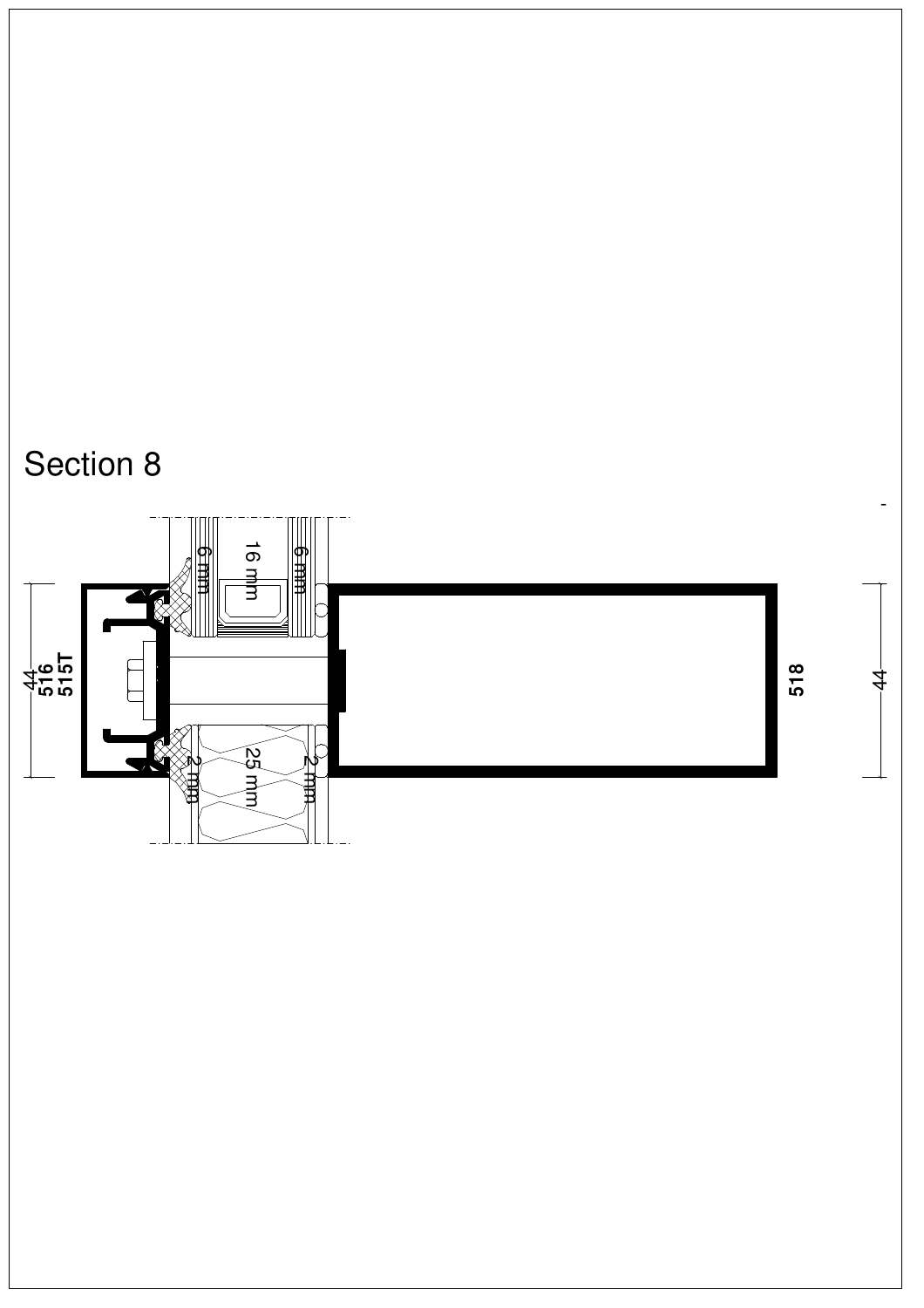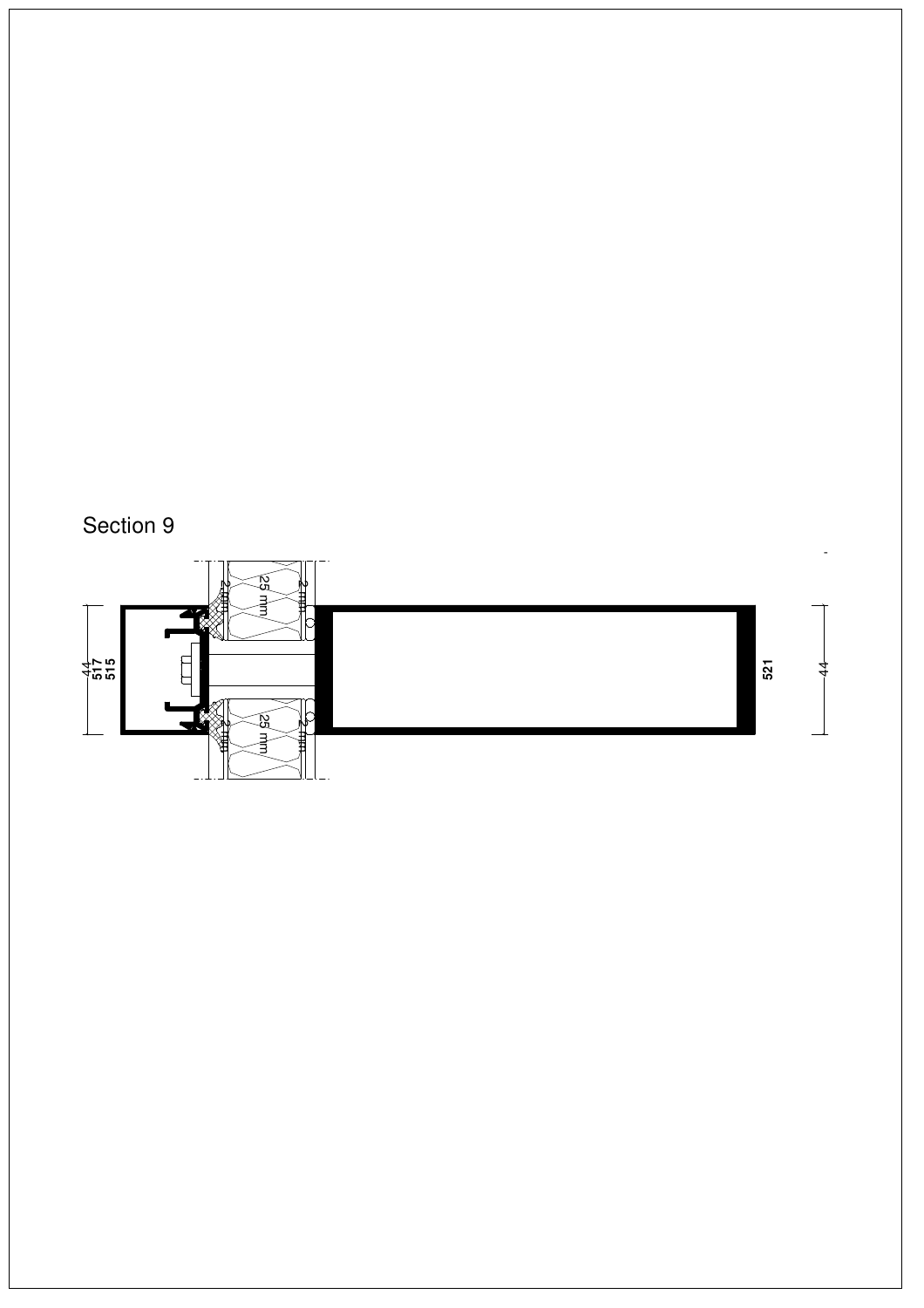



 $\begin{array}{ccc}\n & & \\
& \downarrow \\
& & \downarrow \\
& & \downarrow\n\end{array}$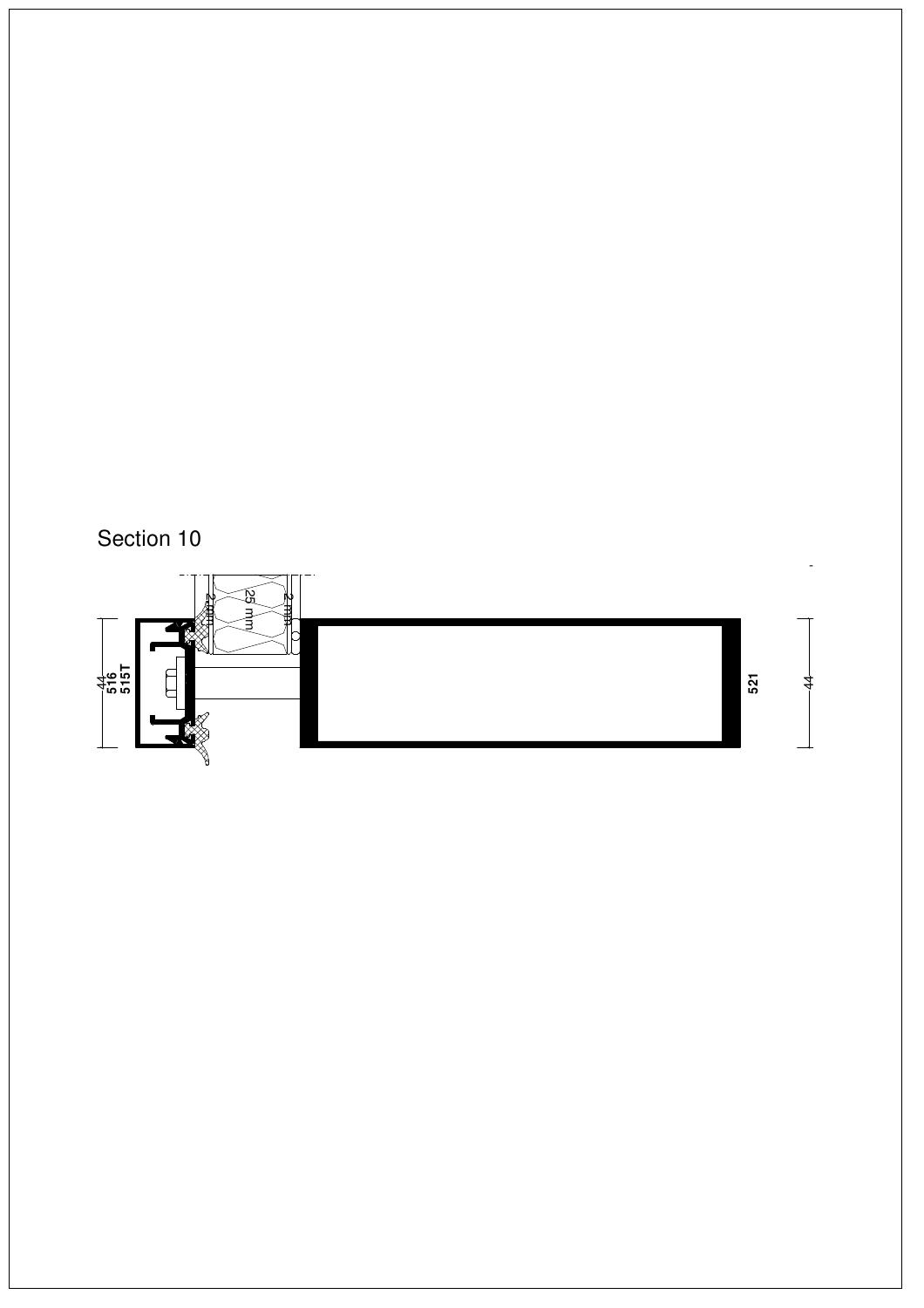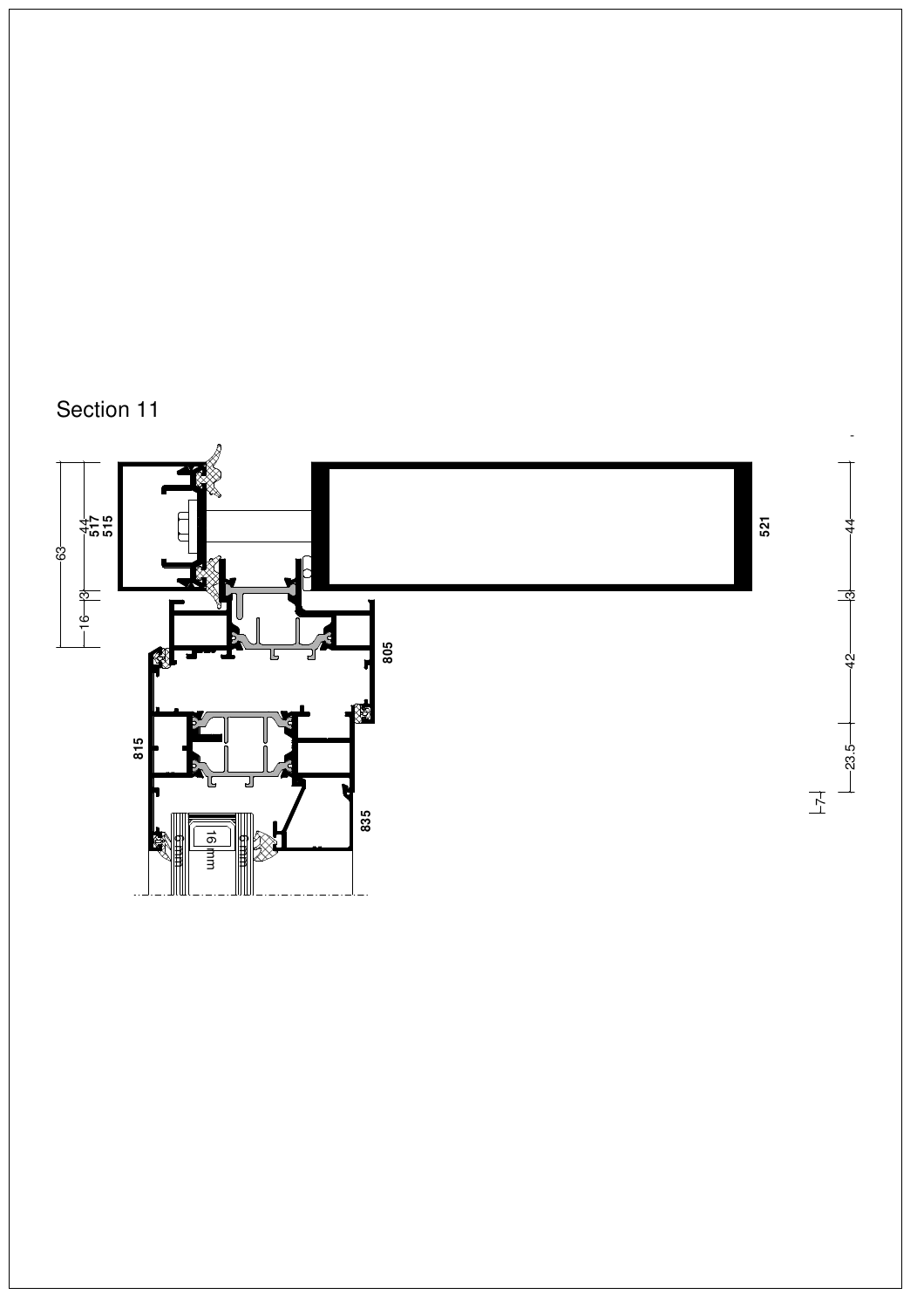



44